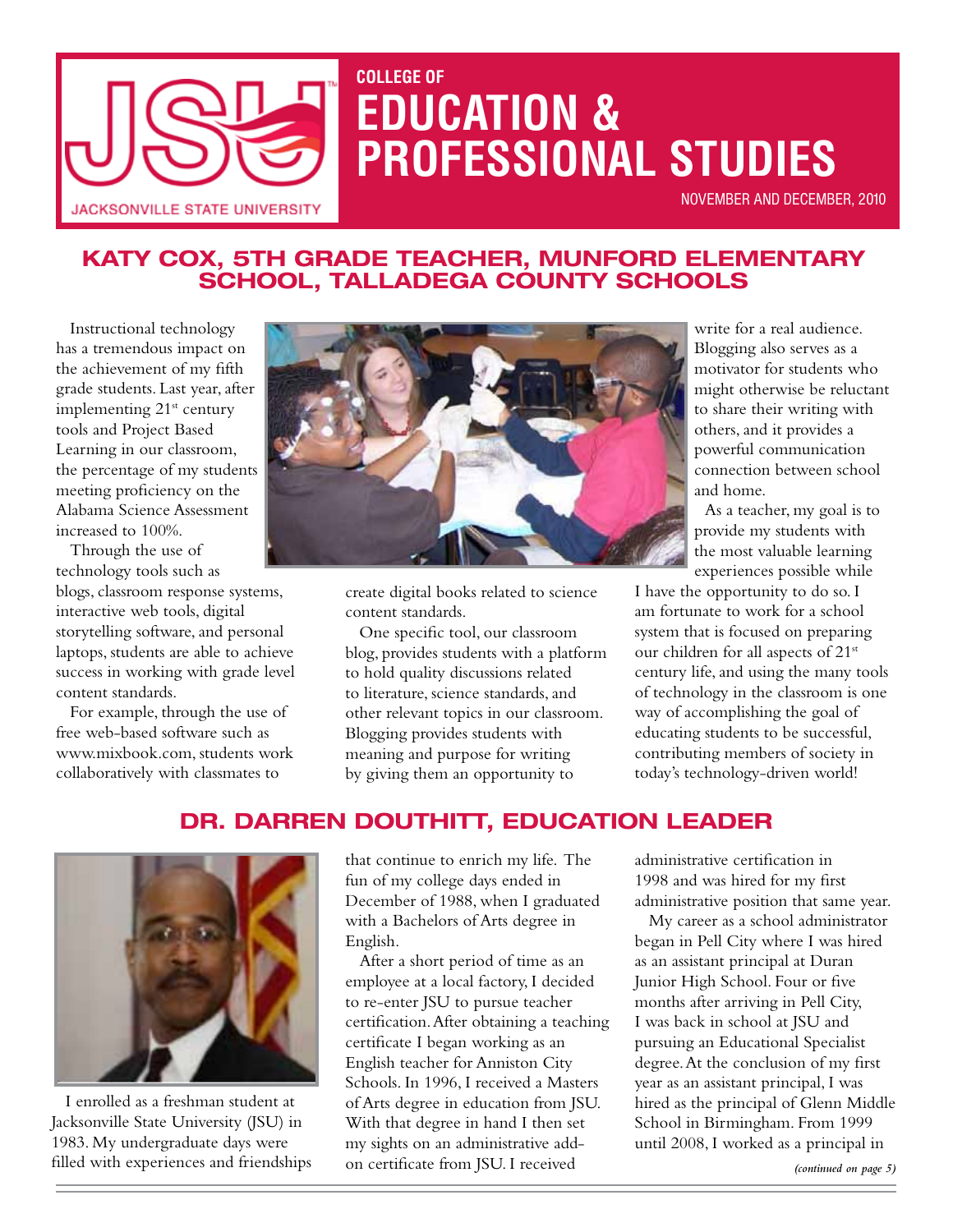## **Faculty Profile:**



**Ms. Paula Napoli, Instructor of Child Development**

Originally from central Ohio, Paula Napoli came to Alabama in 1992 when she began a part-time position in the Department of Family and Consumer Sciences. Her job began as an aide in the Child Center (Dr. Cynthia H. Harper Child Study Center) to teacher and director of the center and progressed to instructor. Mrs. Napoli graduated from Ohio State University with a BS degree in Elementary Education and she received her Master's in Early Childhood Education at Jacksonville State University.

Mrs. Napoli recalls, "All of my jobs over thirty-five years have been in education, from pre-school, elementary, high school, and now university levels. I have seen so many changes in the field. I can remember when desegregation began in the school system I worked in. The first attempt was to integrate teachers, not the students. Eventually buses were introduced and students were moved to areas of town previously quite foreign to them. Another change I recall is the "open classroom" where classrooms were separated by dividers,

## **Mrs. Paula Napoli**

not walls. That approach did not last long. The most significant and long-lasting change element has been technology as an important teaching tool at all levels. Even my three and four year-old preschoolers have asked, "Ms. Paula, can we access the internet on our computers?" Technology has become a way of life and has proven to be an informational tool for so many people in addition to providing an alternate means of acquiring an education."

Since joining the faculty, Mrs. Napoli has taught all the courses in Child Development and assisted in the development of the on-line program for Child Development. The on-line program has proven to be a huge success with approximately 150 students enrolled. She advises virtually all those students. She has promoted JSU by giving numerous presentations at the local, state, regional, national, and international levels dealing with diversity in the classroom and obesity in children. She has received numerous awards for her research in these areas and serves on several college and university committees.

One of her top priorities at the Child Study Center is the playground. She feels outside play is very important for physical development and healthy lifestyles for children. In the past years she has expanded the playground, added a bike path, and obtained new equipment. Last year Dr. Nathan Wight from the music department donated a piece of equipment, a geodesic dome, which previously had been used in one of his operas. It has proven to be one of the children's favorite. Fraternities, sororities, and other groups have also donated their time to make improvements. She truly appreciates the thoughtfulness and generosity of many volunteers and donors.

Mrs. Napoli's hobby is traveling. She and her husband of thirty-six years have traveled to dozens of

states and have been abroad many times visiting Italy, Switzerland, Austria, Germany, England, France, the Netherlands and Scotland. She loves experiencing the history and the different cultures, food, architecture, and pace of life. Another love of hers is her grandchildren, Maria Napoli aged 2 ½ and Turner Jackson age 1 ½. She says, "There is nothing that can bring a needed smile to your face like grandchildren."

Mrs. Napoli states, "Children are my love and I am so lucky to have experienced them my entire profession. Jacksonville State University has truly made my dream come true. My job at JSU gives me the opportunity to work with children ages 3-5 and college students - the best of both worlds. It is a perfect job and I consider myself very fortunate to be part of JSU."





### TV Services Completes Stadium Montage

Television Services' final version of the JSU construction of the residence hall and the refurbished Burgess-Snow Stadium video montage is posted on YouTube: http://www.youtube.com/ watch?v=buAJJXEbrlU

The video will soon be on the JSU website: http://www.jsu.edu/tv/ expansion.html.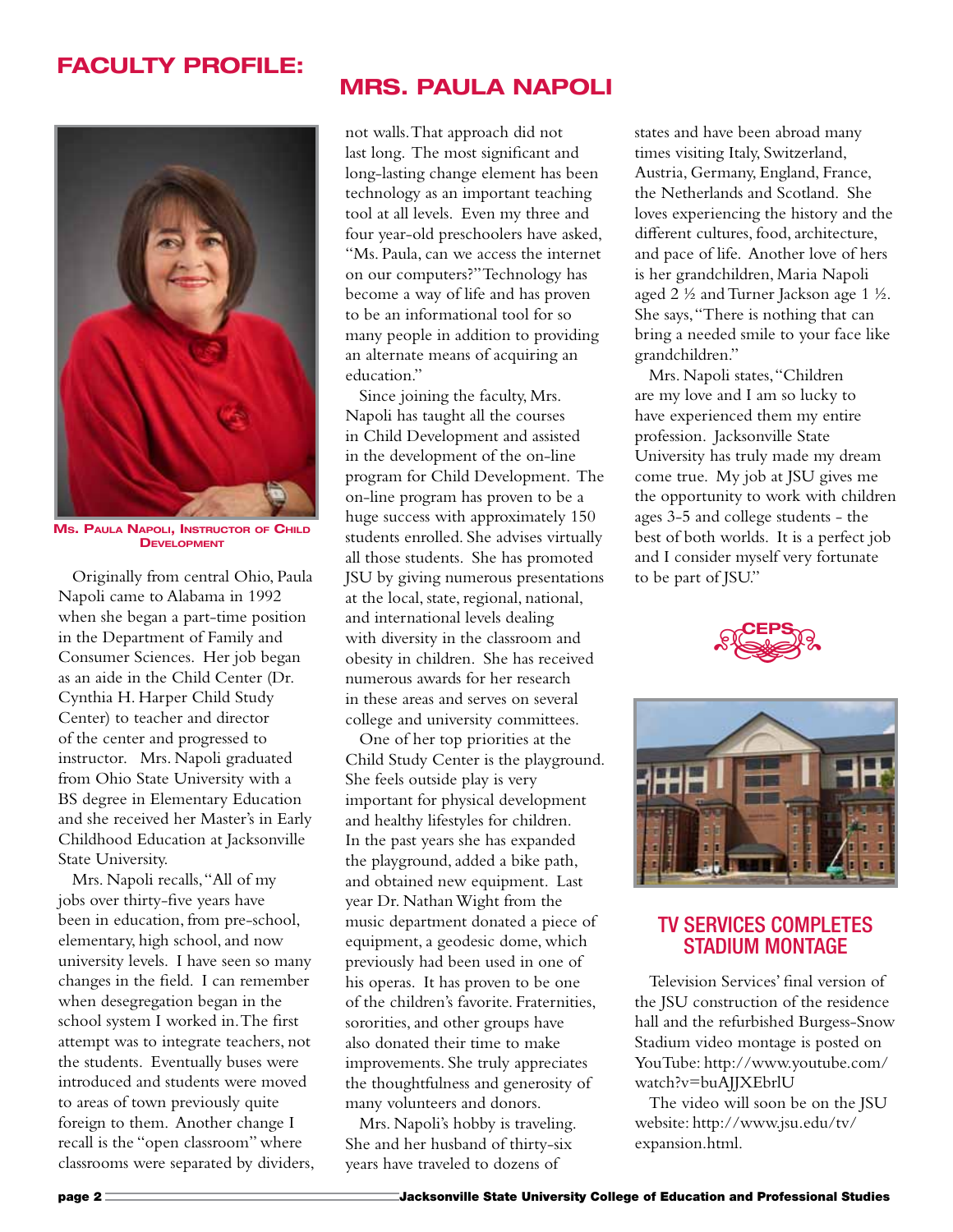## **JSU Wellness-Anniston**

#### WELLNESS WALK (

The third annual Calhoun County Community Wellness Walk was held at The Bridge in Anniston. This year's walk marked a major milestone in miles walked and pounds lost for the Wellness-Anniston Walkers Club. From August 2008 to August 2010, 90,902.86 miles have been walked and 597 pounds have been lost.  $\begin{array}{c}\n\hline\n\text{JSU WE}\n\end{array}$ <br>
Calhoun County<br>
Sulk was held<br>
iston. This year's<br>
milestone in

In conjunction with the Wellness Walk, JSU Wellness-Anniston collected canned goods and nonperishable items for the Community Enabler Feeding



Program. **Wellness-Anniston Third Annual Community Wellness Walk Team Leader Winners**

#### $\bullet$  Boys to men  $\bullet$   $\bullet$   $\bullet$

Boys to Men: Promoting the Values of Positive Mentorship was the topic of the October 7, 2010, Library Lunchtime Lecture. Mr. Fred Smith and Mr. Kevin Hoult were guest presenters.

The partnering of JSU Wellness-Anniston's Boys to Men Program and the Department of University



**Mentors and Mentees attending Library Lunchtime Lecture**

Housing and Residence Life gives mentors an opportunity to encourage young men during their college years. Students will have the opportunity to interact with community mentors outside the classroom with hopes of attaining much needed guidance and direction.

#### Career Day at Constantine Elementary

JSU Wellness-Anniston participated in Career Day at Cobb and Constantine Elementary Schools during the month of October. During these events area agencies had the opportunity to speak with students at the two schools about their areas of service and careers. Some event participants were the Boys and Girls e partnering of JSU Wellnes<br>iston's Boys to Men Program<br>the Department of Universit<br>**COMPARTMENT CONTENT**<br>U Wellness-Anniston participareer Day at Cobb and<br>stantine Elementary Schools<br>ng the month of October. D

Mr. Fred Smith, Director of JSU-Anniston Wellness spoke at the Anniston High School Career Day. His topic was "Seven Keys in Preparing You to be Productive in Your Vocation." **Example 2018**<br> **Example 2018**<br> **Example 30**<br> **Example 30**<br> **Example 30**<br> **Example 30**<br> **Example 30**<br> **Example 30**<br> **Example 30**<br> **Example 30**<br> **Example 30**<br> **Example 30**<br> **Example 30**<br> **Example 30**<br> **Example 30**<br> **Example** 

Mr. Smith told the students that their first impression can be a lasting



**Jamie Strange, Ricky Clemens, LaPrecious Powell, Miss Garrett and Fred Smith with staff and students at Constantine ELEMENTARY** 

Club of East Alabama, Regional Medical Center, and the Anniston Police Department. Participating in this event for JSU Wellness-Anniston were Ashley Morrison and LaPrecious Powell and special guests were members of the Jacksonville State University football program. assroom with hopes of attain:<br>uch needed guidance and<br>rection.<br>**Compressed and rection**.<br>of East Alabama, Regional<br>cal Center, and the Anniston<br>? Department. Participating is<br>vent for JSU Wellness-Annist

#### Career Day Anniston High School

impression. He asked them to develop a vision for their lives. He stressed that positive extracurricular activities were essential. Mr. Smith encouraged the participants to be lifelong learners. He told them, "You will never outgrow learning, no matter how much you know."

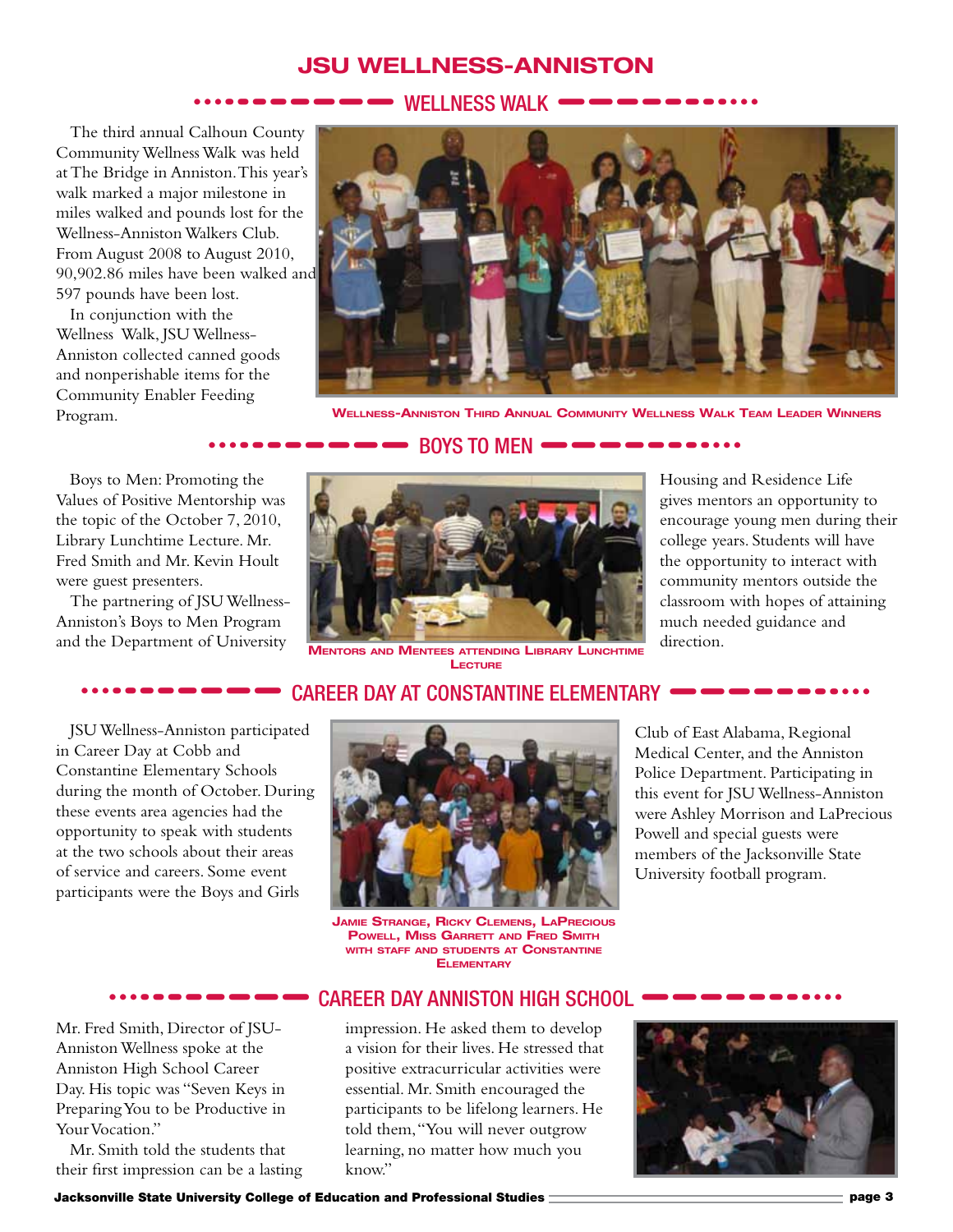## **Interns Participate in Chocolate Economics**

Collaborative efforts once again pay off, this time with elementary and early childhood education students collecting the benefits. Through the combined efforts of Dr. Cynthia McCarty and Dr. Melinda Staubs, a workshop was provided this October for students currently doing their student teaching. Dr. McCarty, Director of the Center for Free Business & Enterprise Education and entrepreneurship and economics professor, worked diligently to obtain financing to support the implementation of the workshop. Dr. Staubs, Assistant Professor in the Department of Curriculum & Instruction, taught the workshop to the seventy-five participants. The hands-on workshop, Chocolate Economics, centered on a fun curriculum that is designed to incorporate economic principals and higher order thinking skills into the elementary education setting. Participants not only received innovative ideas and dinner but took home the Chocolate Economics curriculum. Feedback from the students was positive. Both Dr. McCarty and Dr. Staubs were pleased to hear students sharing ways they

could incorporate the curriculum into their own teaching. Collaborative efforts are currently underway to provide more workshops next summer for teachers and education majors.



## **The Instructional Leadership Team**



**Dr. Isreal Eady, Dr. Charolette Eady, Ms. Lisa Light, and Dr. William Kiser**

The Instructional Leadership team consisting of Dr. Isreal Eady, Associate Professor of Educational Leadership, Dr. Charolette Eady, Associate Professor of Educational Leadership, and Dr. William Kiser, Assistant Professor of Educational Leadership, along with Instructional Leadership alumna, Ms. Lisa Light, presented a paper entitled "Building a School's Leadership Capacity: Mentoring That Works!" at the 51st Annual Conference of the Southern Regional Council on Educational Administration in Savannah, Georgia.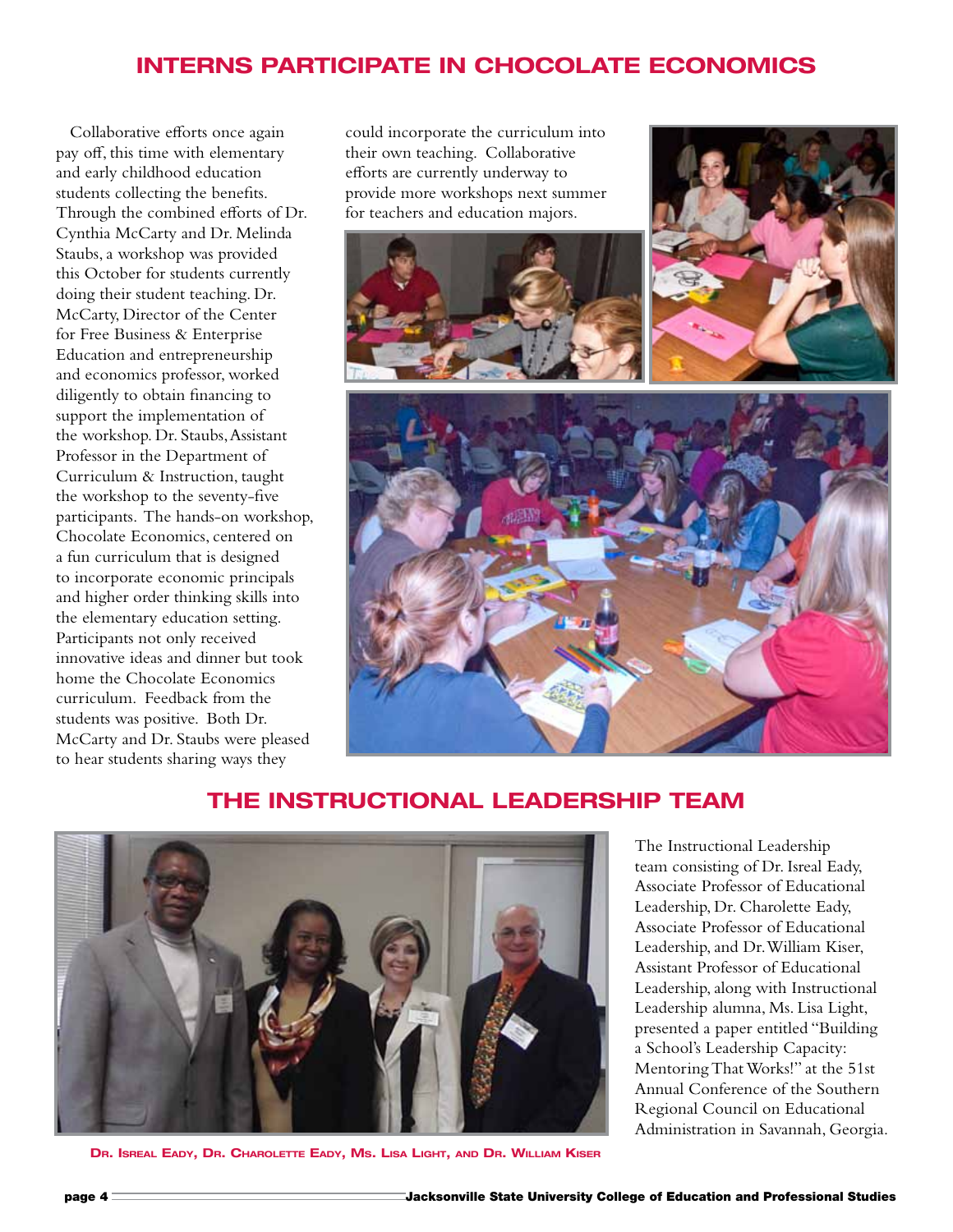#### *(continued from page 1)*

four different school districts. In 2008, my administrative experience and solid education afforded me an opportunity to serve as an assistant superintendent for Lee County Schools. This position gave me the confidence that one day I might fulfill the life-long dream of being a school superintendent. My first interview for a superintendent's position occurred on March 13, 2010. During this interview I leaned on lessons learned at Jacksonville State University. Needless to say, in May of 2010 I accepted the position as

superintendent of Butler County Schools.

I am a living example of how a good education, hard work, and perseverance can change one's life. My diplomas from Jacksonville State University are some of my most prized possessions. These diplomas are displayed in my office to remind me of the people who helped me reach my goals. I owe a debt of gratitude to JSU for giving a poor kid from Ohatchee an opportunity to pursue a college degree. None of

the aforementioned opportunities would have been possible without the world-class education I received at JSU. My instructors and professors at Jacksonville State University thoroughly prepared me for success in life. Their influences, and those of my elementary and high school teachers, guided me into a career as an educator and I have no regrets. Every day I strive to give my all as a superintendent with hopes that I might be as influential as the educators who equipped me.

## **Student Council for Exceptional Children Promotes Understanding of Children with Special Needs**



This fall, the Student Council for Exceptional Children (SCEC) partnered with the Jacksonville State chapter of Pi Kappa Phi to support children with special needs. The SCEC and Pi Kappa Phi organized the students of The Learning Tree and the The Little Tree.

The Learning Tree, Inc. is a nonprofit for people with significant educational, medical, and behavioral challenges. The Little Tree is a program of the Learning Tree, Inc. that is focused on improving the services for children with Autism Spectrum Disorders and other developmental disabilities.

The JSU students and the children participated in JSU's homecoming parade. The students made a banner, walked, drove, and threw out candy to the crowd with The Little Tree

students. The SCEC and Pi Kappa Phi are hoping this starts a tradition of walking in the parade with the students of The Little Tree.



The SCEC helped sell tickets for Pi Kappa Phi's annual Pancake Breakfast for their national philanthropy, PUSH (People Understanding the Severely Handicapped) America.

SCEC and Pi Kappa Phi are also getting together to help the Faculty of The Learning Tree celebrate the holidays. SCEC and Pi Kappa Phi helped decorate the building for their thanksgiving dinner and are working together to help make and design the decorations for the Christmas pageant for The Learning Tree Students.